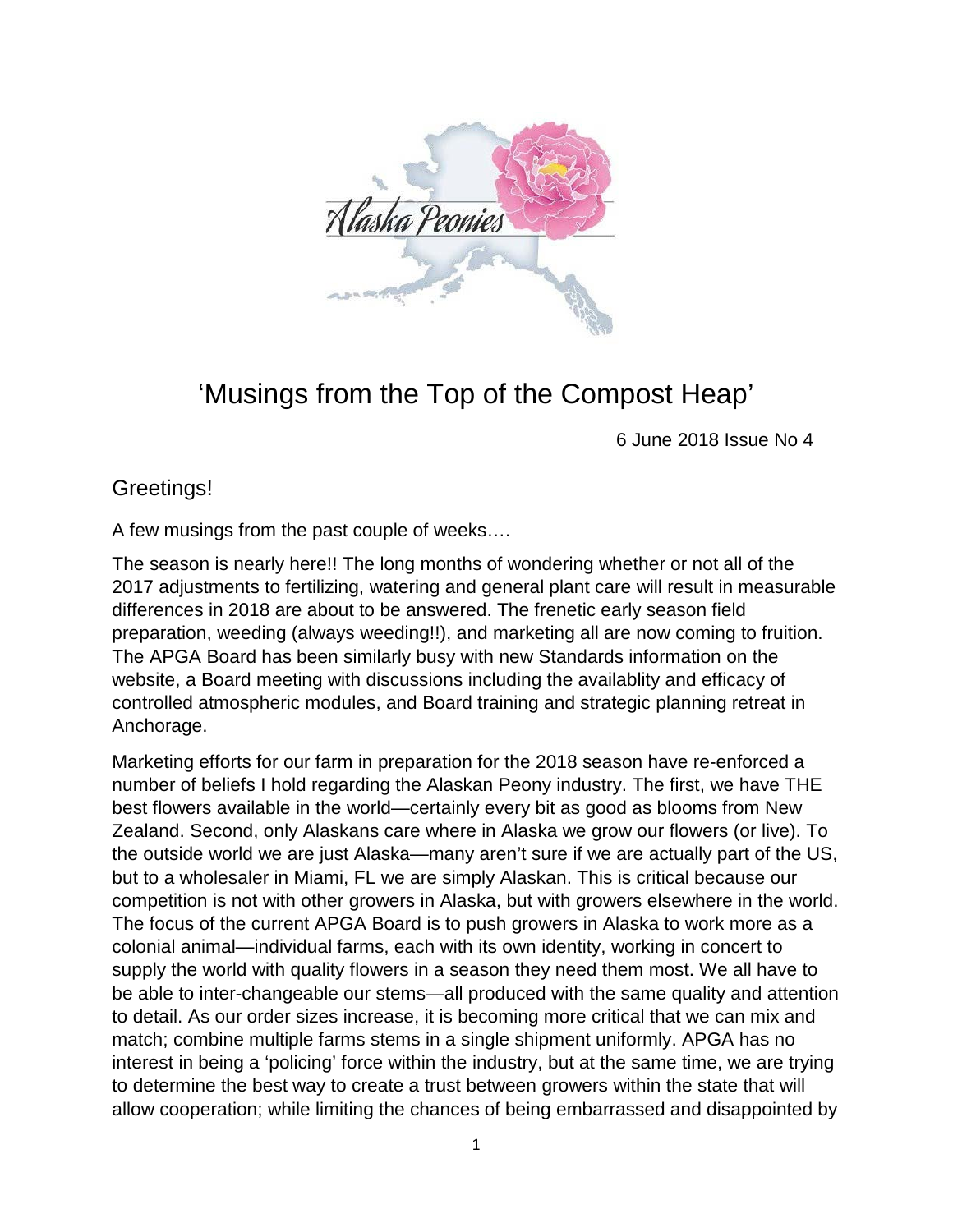a fellow grower. To this end the Standards Committee, chaired by Wes Brightman has been hard at work—but we need input.

APGA has focused on identifying current peony standards including USDA, Alaska Grown, and Certified American Grown rather than creating any of its own. To date the only standard APGA has recommended is in box sizes. After hundreds of years of selling flowers, it is amazing how little consensus is present among the various major domestic and foreign companies in box dimensions. Similarly, after many Board discussions, it is apparent that we might have a use for voluntary picking and packing standards. The purpose is not to tell growers how to pick their stems and pack their boxes, but to create a basic APGA standard that can be used for growers who share shipping orders. An Alaskan common standard could simplify the process of different farms filling joint orders. APGA is very interested in feedback on whether they see value in having Alaskan standards, are opposed to it, or any things that they feel should be addressed in it. Please address any comments to Standards Committee c/o Wes Brightman [\(wesbrightman@yahoo.com\)](mailto:wesbrightman@yahoo.com).

Similarly, the recent friction between American Grown growers, including Alaskan peony growers and cut flower representatives pushing agendas dominated by imported flowers has done little to further the industry. There will always be a segment of the market interested in exclusively American grown (made) products, however, the American market is far too large for American growers to meet all the needs, hence imported flowers are critical for maintaining and driving the industry. If our expectation is others buy our flowers in the summer—we have to support other growers, whether foreign or domestic, by setting an example and purchasing flowers during the rest of the year. As flower growers it is important we set an example to our friends, neighbors, and coworkers by purchasing flowers for our homes and offices to once again make it the 'norm' of having cut flowers prominently displayed. For the price of a Denali burger and fries once a week, we can support other growers, improve the whole industry and do for other growers what we hope they will do for us. I absolutely believe in the American Grown initiative—it is an important marketing mechanism with tremendous customer support and it is important for supporting an industry gutted by good intentions, however, buying American grown at the exclusion of other flower products is not what is going to rebuild the household demand for flowers. Alaskan peony growers can set an important example by purchasing quality flowers, of any origin of your choosing, to begin the long, yet important process of bringing cut flowers back into the American mainstream.

In the research leading up to purchasing our land in Two Rivers and beginning that long road to developing our farm, one of the most difficult 'facts' for me to accept was peonies in Alaska can grow 4 cm per day—seemed another Alaskan larger-than-life tale. This past weekend I decided to put it to the test and here is what I found………